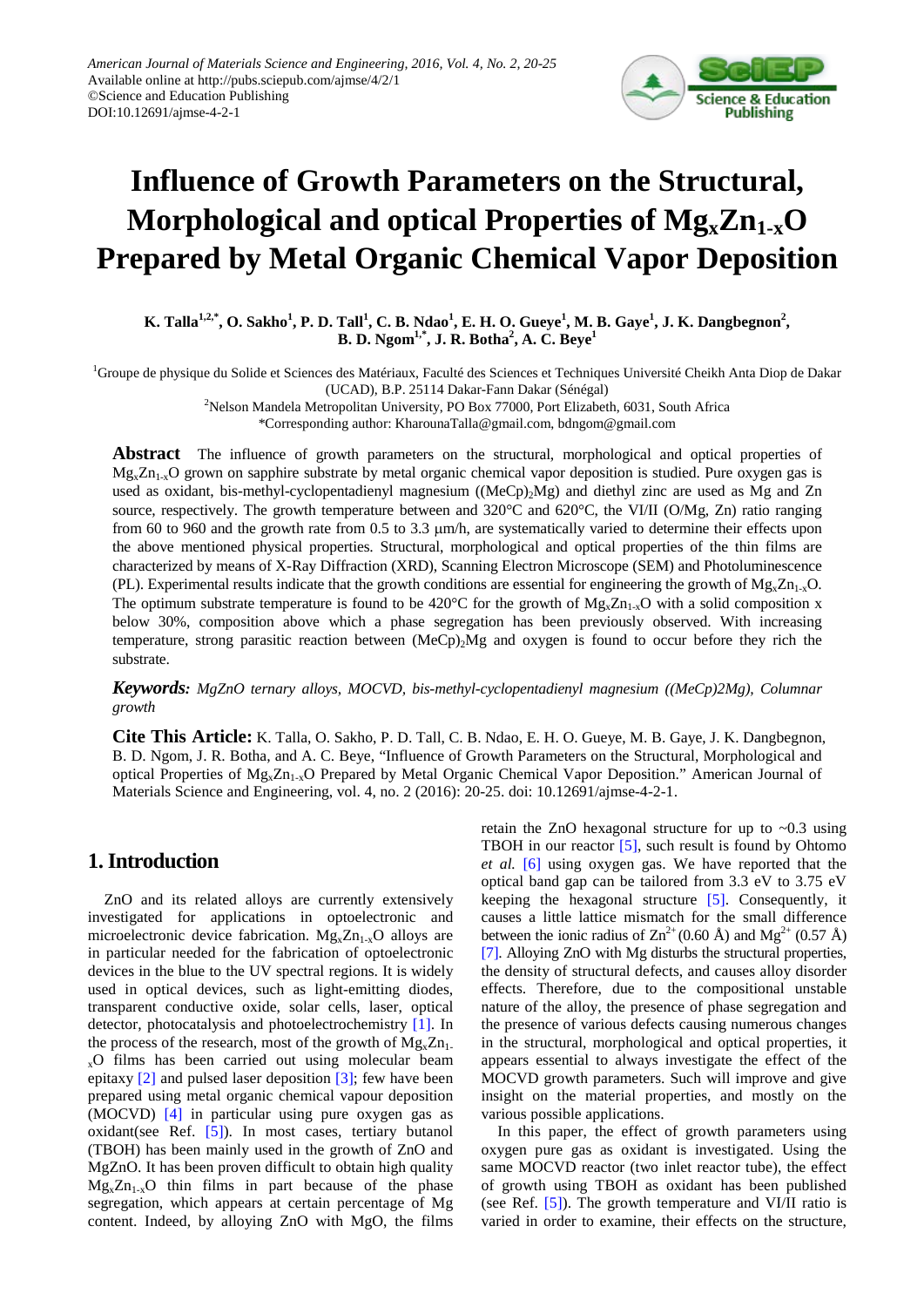the morphology and optical properties. The effect of growth rate have been also studied. Suitable substrate would be chosen that favor growth orientation and optical properties of MgZnO itself to gain further improvement of crystal quality.

## **2. Experiments**

 $Mg_xZn_{1-x}O$  films were deposited on c-Al<sub>2</sub>O<sub>3</sub> (0001) substrates using Ar as the carrier gas.  $(MeCp)_{2}Mg$  and DEZn were used as Mg and Zn sources, respectively. The total flow of the group II reactants, as well as the flow of the oxidizing agent  $(O_2)$ , was fixed to yield a VI/II ratio of 60 (optimum for ZnO growth in our reactor). The Mg/Mg+Zn ratio was varied in order to change the Mg content in the vapour phase.  $Mg_x Zn_{1-x}O$  was deposited for 45 min (around 1–2 μm thickness) at 320, 420, 520 and 620°C. The VI/II also was varied from 60 to 960.

The Crystalline quality of the ZnO films was determined by X-ray diffraction using  $CuK_{a1}$  radiation  $(\lambda=0.154 \text{ nm})$ . Surface morphology of the samples was studied using a Jeol JSM-7001F field emission scanning electron microscope (FESEM). Mg content in the solid was determined by energy dispersive X-ray (EDX) analysis. For low temperature (4.2 K) measurements, the samples were immersed in liquid He. The samples were excited with the 325 nm line of a HeCd laser at a typical excitation power of 7 mW.

#### **3. Results and Discussion**

<span id="page-1-0"></span>[Figure 1](#page-1-0) shows normalized PL spectra of  $Mg_xZn_{1-x}O$ grown at different growth temperatures (320°C to 620°C) on c-Al<sub>2</sub>O<sub>3</sub> (0001), using pure oxygen gas as group VI source. The donor bound exciton (D°X) position varies slightly probably due to small compositional nonuniformity in Mg incorporation. As was the case for growth using TBOH [\[1\],](#page-5-0) stacking fault-related transitions are observed at energies below that of the  $D^{\circ}X$  line,

labelled (e,  $A^0$ : free-to-bound). No obvious trend is observed in terms of Mg incorporation or strength of stacking faults-PL. The Mg content is higher at around 520°C, this is concluded repeating the experiment. It has been reported that the growth using  $(MeCp)$ <sub>2</sub>Mg can be performed up to  $800^{\circ}$ C using either  $O_2$  or N<sub>2</sub>O [\[5\].](#page-5-4) However with TBOH, degradation of the films occurs above 500°C, as well as a weakness in strength of the luminescence intensity. This is mostly due to the low reactivity, low cracking temperature of the alcohols and the heavy incorporation of carbon in the film. Although, the reported growth temperature using metal alkyls range between 200 $^{\circ}$ C and 400 $^{\circ}$ C, (MeCp)<sub>2</sub>Mg seems useable up to higher temperatures, while still yielding good quality layers. The critical issue for growth at higher temperatures above 420°C, is the occurrence of a strong parasitic oxidation reaction between  $(MeCp)_2Mg/DEZn$  and the oxygen sources. This phenomenon occurs mostly at the inlet of the reactor tube and can cause an oxygen deficiency above the substrate. There is however a large disparity in published results with regards to higher temperature growth. This is most probably due to differences in the precursors used, but also due to the reactor setup (geometry and total pressure).

[Figure 2](#page-2-0) shows SEM images of the above mentioned thin films. The surface morphology changes significantly with substrate temperature. At ~320°C, uniform columnar crystals are obtained. This feature remains at 420°C, but the size of the columns increases. At 520°C, the surface exhibits faceted features with a variety of shapes. Some of these have the characteristic hexagonal symmetry. A further increase in temperature increases the size of the crystallites with no hexagonal columns observed. The growth temperature which seems to yield columnar growth is around 420°C. This temperature has also been found to be "optimum" for growth of  $ZnO$  using  $O<sub>2</sub>$ . Energy Dispersive X-ray spectroscopy done on the sample grown at such optimized temperature allowed us to determine the Mg mole fraction of about 7%. In regard of this result, it can be concluded that the incorporation efficiency of the Mg within the use of  $(MeCp)_{2}Mg$  is extremely low.



**Figure 1.** Low temperature (4.2 K) PL spectra of Mg<sub>x</sub>Zn<sub>1-x</sub>O films (x<sub>v</sub>=0.2) grown on c-Al<sub>2</sub>O<sub>3</sub> at temperatures of 320 °C to 620 °C using O<sub>2</sub> as oxygen source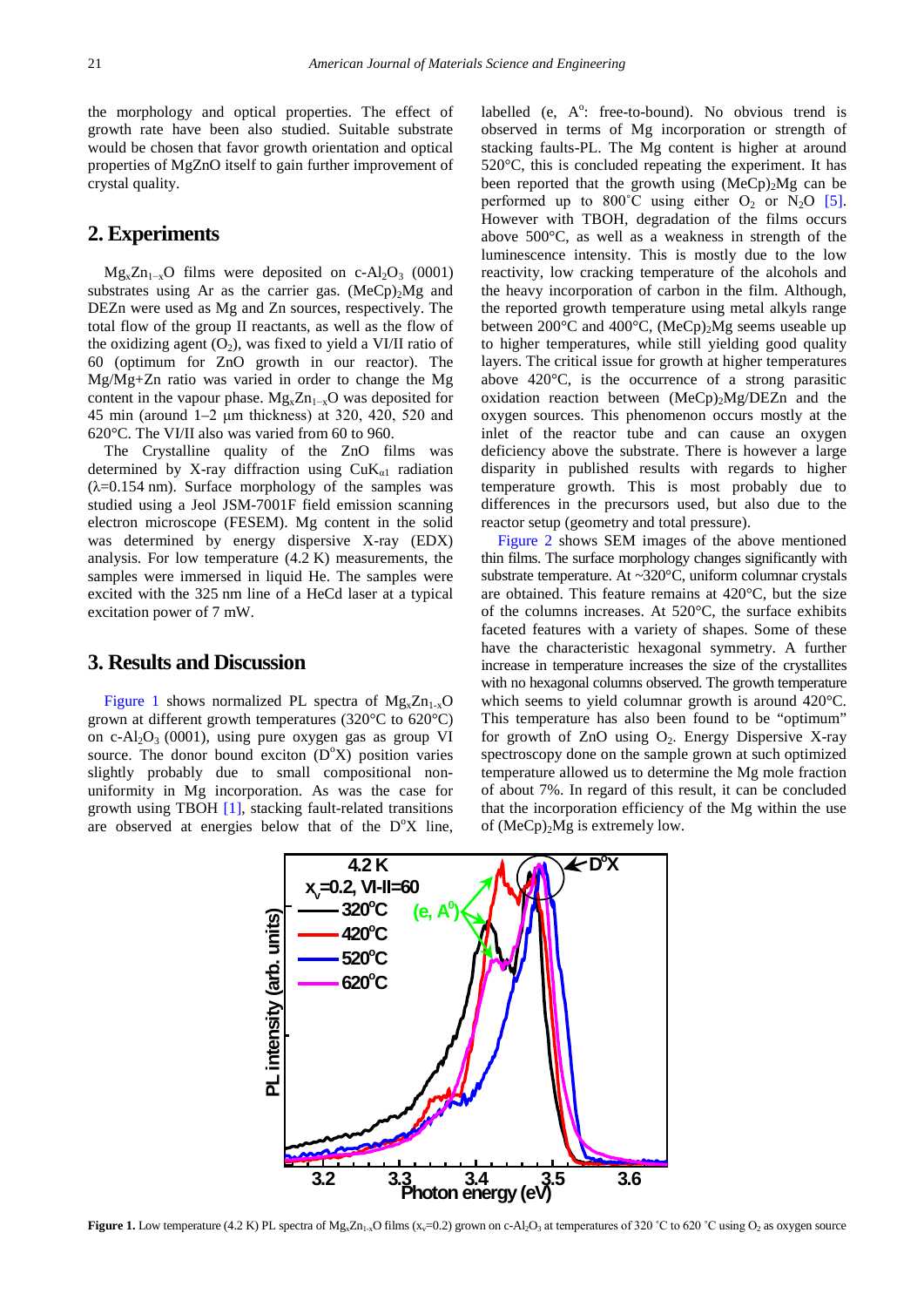<span id="page-2-0"></span>

<span id="page-2-1"></span>**Figure 2.** SEM images of the  $Mg_xZn_{1-x}O$  films grown on c-Al<sub>2</sub>O<sub>3</sub> at various temperatures using O<sub>2</sub>



**Figure 3.** Low temperature (4.2 K) PL spectra of  $Mg_xZn_{1-x}O$  films (x<sub>v</sub>=0.2) grown on c-Al<sub>2</sub>O<sub>3</sub> with different VI/II ratios and using O<sub>2</sub> as oxygen source

[Figure 3](#page-2-1) shows the PL spectra (4.2 K) of  $Mg_x Zn_{1-x}O$  $(x_v=0.2)$  grown with different VI/II ratio on c-Al<sub>2</sub>O<sub>3</sub> at 420 $^{\circ}$ C. The spectra are dominated by the same  $D^{\circ}X$  as for the sample above. In this case the stacking fault related transition is very small, this confirms the nonuniformity of the sample. No obvious change in Mg incorporation is detected. The VI/II ratio has no major effect in the Mg incorporation when using  $(MeCp)$  <sub>2</sub>Mg. Increasing oxygen gas has no effect in the Mg incorporation efficiency.

[Figure 4](#page-3-0) shows SEM images of the same films. As for growth using TBOH, there is no significant change in the morphology of the film. The VI/II ratio does not affect the size or the shape of the column or crystals. In crosssectional views (not shown), the columnar structures are observed grow normally to the substrate, which indicates, a preferred growth along the c-axis, as seen with XRD measurement. The availability (amount) of oxygen does not influence the initial nucleation stage at the interface. The temperature is the main driving force for the growth with oxygen pure gas.

[Figure](#page-3-1) 5 shows cross sectional SEM images of  $Mg_xZn_{1-x}O$ grown on  $c-Al_2O_3$  substrate at different growth rates 3.3 μm/h, 2.8 μm/h, 1.4 μm/h and 0.5 μm/h using oxygen as group VI source and  $x_v=0.2$ . The growth temperature was 420°C. For all growth rates, the films reveal columnar growth with cone shape ends. The size of the columns varies depending of the growth rate. For low growth rate (0.5 μm/h), the film appears denser compare to high growth rate (3.3 μm/h). The variations in thicknesses are within experimental error. The deposition rate strongly influences the initial nucleation and coalescence of the films. It seems likely that a decrease in growth rate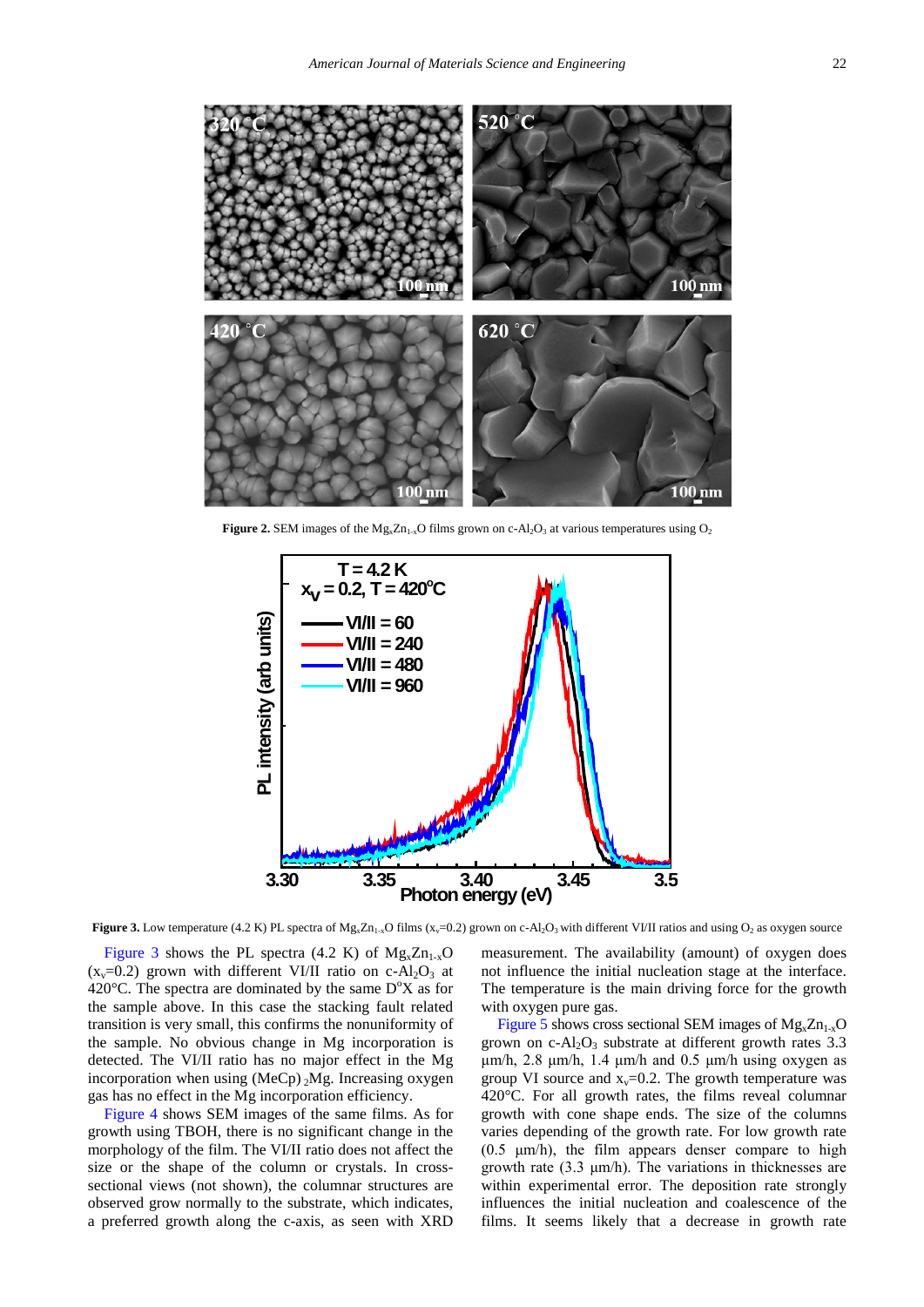increases the coalescence of crystallite/grains formed during the initial deposition. The increase the group precursors strongly affect the film properties.

[Figure 6](#page-4-0) shows the surfaces of the films. For growth rates of 3.3 μm/h and 2.8 μm/h, the surface features are similar to those of ZnO films. The films comprise dense columnar crystals with the films grown at 2.8 μm/h having the smallest columns. For growth rates of 1.4 μm/h and 0.5 μm/h, the surface features are comparable to those of  $Mg_xZn_{1-x}O$  film with  $x\geq 0.2$ . The surfaces of the films drastically differ from these grown at higher growth rates and are considerably rougher. The lower growth rates seem enhance the formation of cubic structure (see inserts). Similar results have been observed by Kim *et al.* [\[8\]](#page-5-7) when growing  $Mg_xZn_{1-x}O$ .

The lower growth rates possibly enhance the Mg deposition at the interface, causing the formation of an MgO rich layer/region, which has been observed by AES measurements on other films. The same effect was seen when growing higher Mg content films. Low growth rates seems to favor/force the cubic structure instead of the wurtzite structure, which is supported by XRD spectra in [Figure 7,](#page-4-1) which shows the presence of MgO (111) peaks for film grown with lower growth rates. One can suggest therefore that lower growth rate accelerate the formation of phase segregation in the films.

<span id="page-3-0"></span>

**Figure 4.** SEM images of  $Mg_xZn_{1-x}O$  films grown on c-Al<sub>2</sub>O<sub>3</sub> with different VI/II ratios (60-960) using  $O_2$ .

<span id="page-3-1"></span>

Figure 5. Cross sectional SEM images of Mg<sub>xZn<sub>1-x</sub>O thin films grown on c-Al<sub>2</sub>O<sub>3</sub> substrate at different growth rates: 3.3 μm/h, 2.8 μm/h, 1.4 μm/h and</sub> 0.5 μm/h using oxygen as oxidant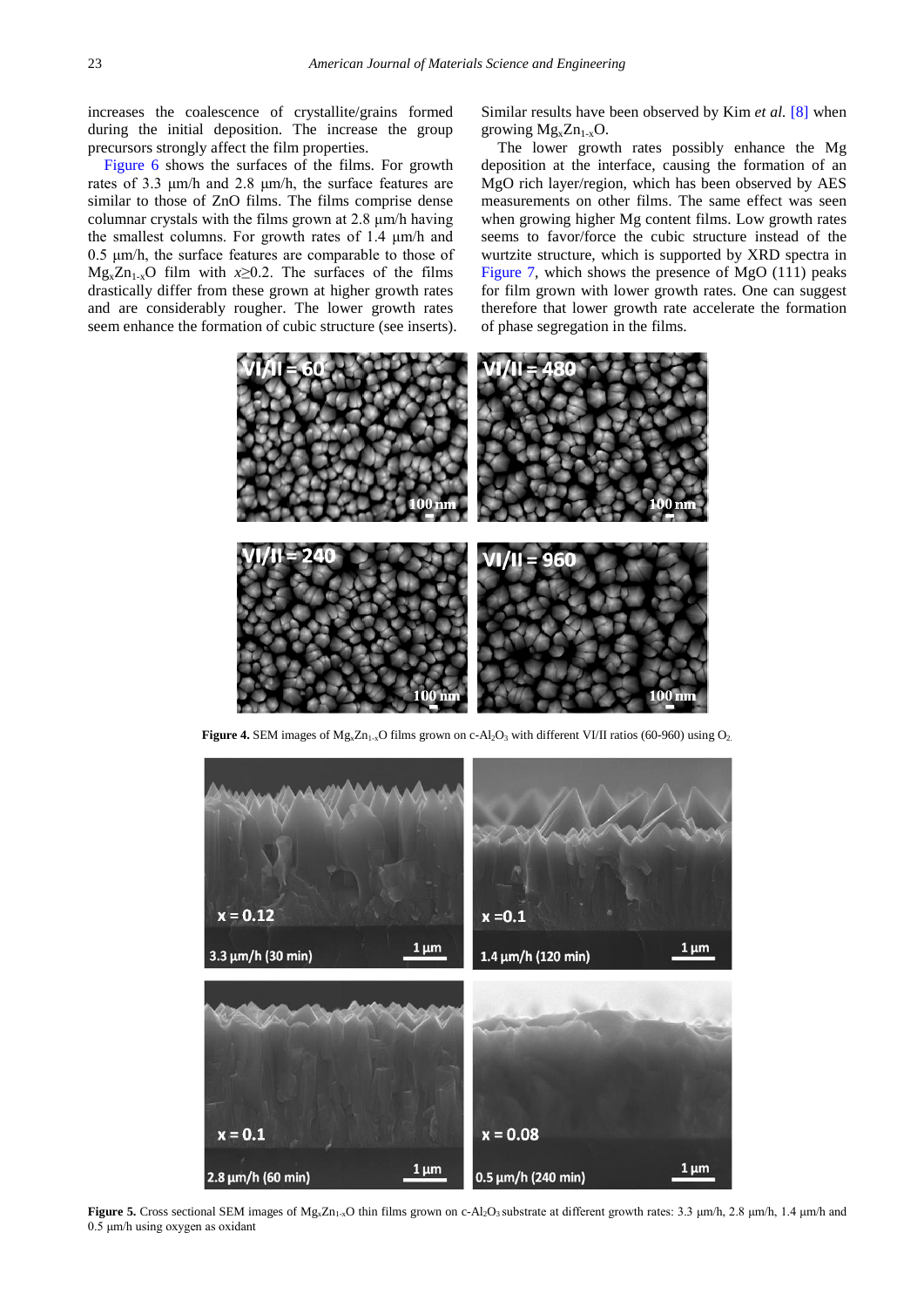<span id="page-4-0"></span>

<span id="page-4-1"></span>**Figure 6.** SEM images of Mg<sub>x</sub>Zn<sub>1-x</sub>O grown on c-Al<sub>2</sub>O<sub>3</sub> at different growth rate grown using oxygen at 420 °C and VI/II ratio=60



**Figure 7.** XRD spectra of Mg<sub>x</sub>Zn<sub>1-x</sub>O grown on c-Al<sub>2</sub>O<sub>3</sub> at growth rate of 1.4 μm/h and 0.5 μm/h using oxygen, a growth temperature of 420 °C and VI/II ratio of 60

[Figure 8](#page-5-8) shows low temperature (4.2 K) normalized PL spectra of the films. It seems reasonable to assume that the dominating peak in each spectrum is the stacking faultrelated transition (e,  $A^0$ ). D<sup>o</sup>X transitions appear as shoulders on the high energy side of the stacking fault PL. The sample grown at a growth rate of 0.5 μm/h seems to have two  $D^{\circ}X$  bands. For the sample grown at a rate of 1.4 μm/h, a shoulder at the lower energy side of the stacking fault PL is observed. This line is suggested to be another D°X transition. For all samples ZnO is present in a small amount as illustrated by the presence of NBE emission at ~3.36 eV. The sample grown with the lowest growth rate (0.5 μm/h) shows the lowest Mg incorporation. The presence of two D°X bands for the two lowest growth rates would indicate the existence of two bang gaps in the

films. This would correlate with the deduction made from the morphologies i[n Figure 6.](#page-4-0)

In MOCVD technique, the growth rate is proportional to the flux of atoms being transported, usually by diffusion, in the gas phase to the interface, which is identical to the flux of atoms crossing the interface into the solid [\[9\].](#page-5-9) The growth rate is mainly mass transport limited. Since the growth rate depends on the flow rate of species, then the source type of material will strongly influence the growth process. For example, Leys *et al.* [\[10\]](#page-5-10) explained the cause of the lower incorporation efficiency of P in  $GaAs_xP_{1-x}$  to be dependent on growth rate, which influences the dwell time of As and P species on the surface. They attributed the lower incorporation efficiency of P to differences in the adsorption/desorption rate constants of the As and P